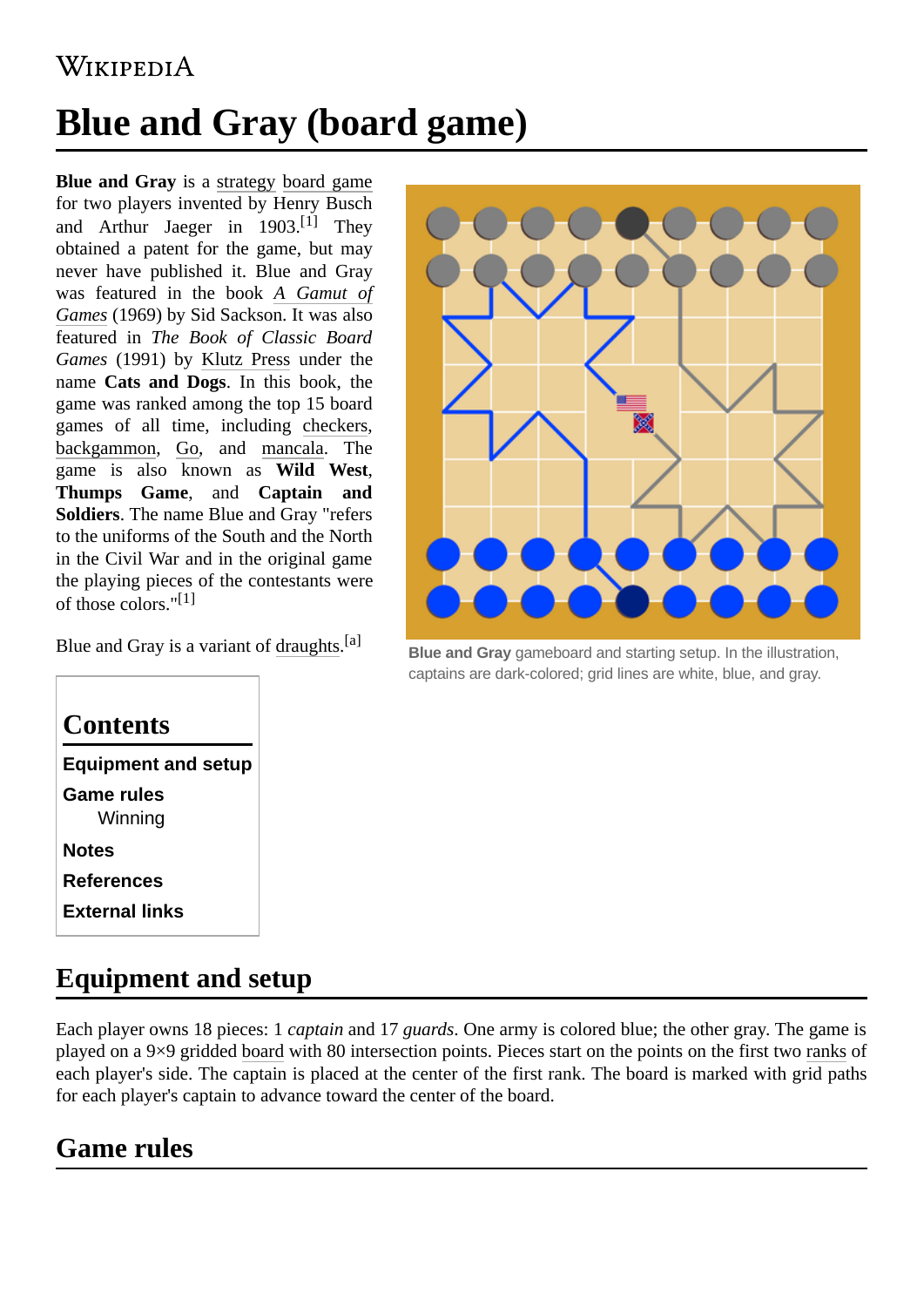- **Players decide which colored army to play, and who moves first. Only one piece (captain or** guard) can be moved per turn. Players alternate turns.
- The captain can advance one step along its marked grid to an adjacent empty point. If another piece occupies that point, the captain cannot move until the point is vacated. The captain cannot leave its grid path, and can only move forward along its grid toward the center of the board. The captain cannot capture, nor can it be captured.
- The guards move in any direction [orthogonally](https://en.wikipedia.org/wiki/Glossary_of_board_games#orthogonal) or diagonally one step along any grid line to an adjacent empty point. Guards can capture [as in draughts](https://en.wikipedia.org/wiki/Draughts#Rules) by jumping over an adjacent enemy guard and landing on the empty point immediately beyond, in a straight line. Guards cannot jump a captain. Jumps are mandatory, including multiple successive jumps, if possible. A multijump can consist of jumps in different directions. If more than one guard can jump, the player can choose which guard to jump with.
- Guards may not enter the marked center of the board.

#### <span id="page-1-2"></span>**Winning**

The winner is the first player to advance their captain along its marked grid into the specially marked center of the board. Each player will use their guards to try and block the advance of the enemy captain. If both captains are blocked and "neither player is able to break the impasse", the player whose captain has advanced farthest wins.[\[2\]](#page-1-6)

### <span id="page-1-3"></span>**Notes**

<span id="page-1-1"></span>a. "[Blue and Gray] was, and is, a delightful pastime, which should particularly appeal to the Checkers fan who is looking for something different."[\[1\]](#page-1-0)

### <span id="page-1-4"></span>**References**

- <span id="page-1-0"></span>1. [Sackson \(1982\),](#page-1-7) p. 9
- <span id="page-1-6"></span>2. [Sackson \(1982\),](#page-1-7) p. 11

#### **Bibliography**

<span id="page-1-7"></span>[Sackson, Sid](https://en.wikipedia.org/wiki/Sid_Sackson) (1982) [1st Pub. 1969, [Random House](https://en.wikipedia.org/wiki/Random_House), New York]. "Blue and Gray". *A Gamut of Games* [\(https://archive.org/details/gamutgames00sack\). Pantheon Books. pp. 9 \(https://archiv](https://archive.org/details/gamutgames00sack) e.org/details/gamutgames00sack/page/n23), 10–11. [ISBN](https://en.wikipedia.org/wiki/ISBN_(identifier)) [0-394-71115-7.](https://en.wikipedia.org/wiki/Special:BookSources/0-394-71115-7)

### <span id="page-1-5"></span>**External links**

- [Blue & Gray \(http://homepages.di.fc.ul.pt/~jpn/gv/blueandgray.htm\)](http://homepages.di.fc.ul.pt/~jpn/gv/blueandgray.htm) [at Games of Soldiers \(htt](http://www.di.fc.ul.pt/~jpn/gv/soldiers.htm) p://www.di.fc.ul.pt/~jpn/gv/soldiers.htm)
- [Blue and Gray \(https://www.boardgamegeek.com/boardgame/19254\)](https://www.boardgamegeek.com/boardgame/19254) at [BoardGameGeek](https://en.wikipedia.org/wiki/BoardGameGeek)
- *[présentation du jeu de stratégie de plateau capitaine et soldats](http://jeuxstrategieter.free.fr/Capitaine_soldats_presentation.php)* (http://jeuxstrategieter.free.fr/C apitaine\_soldats\_presentation.php) (in French)

Retrieved from ["https://en.wikipedia.org/w/index.php?title=Blue\\_and\\_Gray\\_\(board\\_game\)&oldid=962299325](https://en.wikipedia.org/w/index.php?title=Blue_and_Gray_(board_game)&oldid=962299325)"